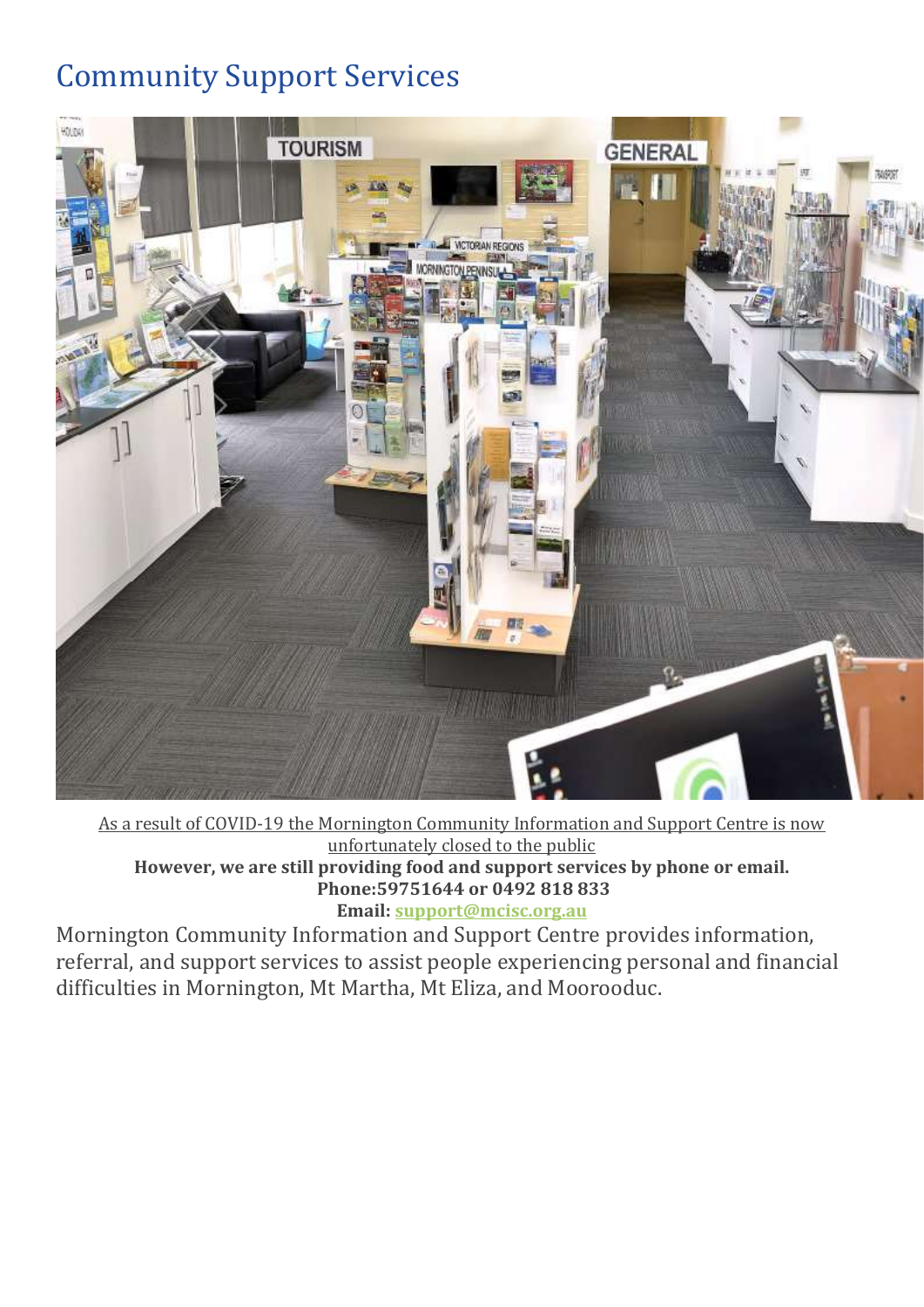

# **[C](https://www.spcsic.org/crisis/)risis Support and Emergency Relief**

Southern Peninsula Community Support and Information Centre offers support to people in crisis in a welcoming and non-judgmental environment. Our services are provided by trained and friendly volunteer staff from the local community who are:

- Readily available to listen and offer impartial support
- Respect the right of the individual to make their own decisions
- Link people into services appropriate to their individual needs

Crisis support staff provide information, referral and practical assistance in the form of material aid. Emergency relief material aid is available to Southern Peninsula residents on a low income who are experiencing financial hardship and a crisis or emergency event and may include food vouchers, transportation assistance, medical needs and other financial aid. Guidelines and eligibility criteria apply. The service aims to assist individuals and families to be independent and aware of their rights, develop positive outcomes and create sustainable solutions.

ELIGBILITY: SPCSIC services are available to people who live in the Southern Mornington Peninsula area (see map below)



Many services have no other criteria for eligibility, whereas others may be accessed only by those who are on a low income or who have, or are eligible for, a Health Care Card.

And includes the following postcodes:

| 3916 | 3928 | 3929 | 3936 |
|------|------|------|------|
| 3937 | 3938 | 3939 | 3940 |
| 3941 | 3942 | 3943 | 3944 |

# **Location**

878 Point Nepean Road Rosebud VIC 3939

**Telephone**

[03 5986 1285](tel:03%205986%201285)

# **Opening hours**

Telephone Service: Monday to Friday: 10:00 am – 3:00 pm

**Support Service & Emergency relief hours**

Telephone Service: Monday to Friday: 10:00 am – 3:00 pm